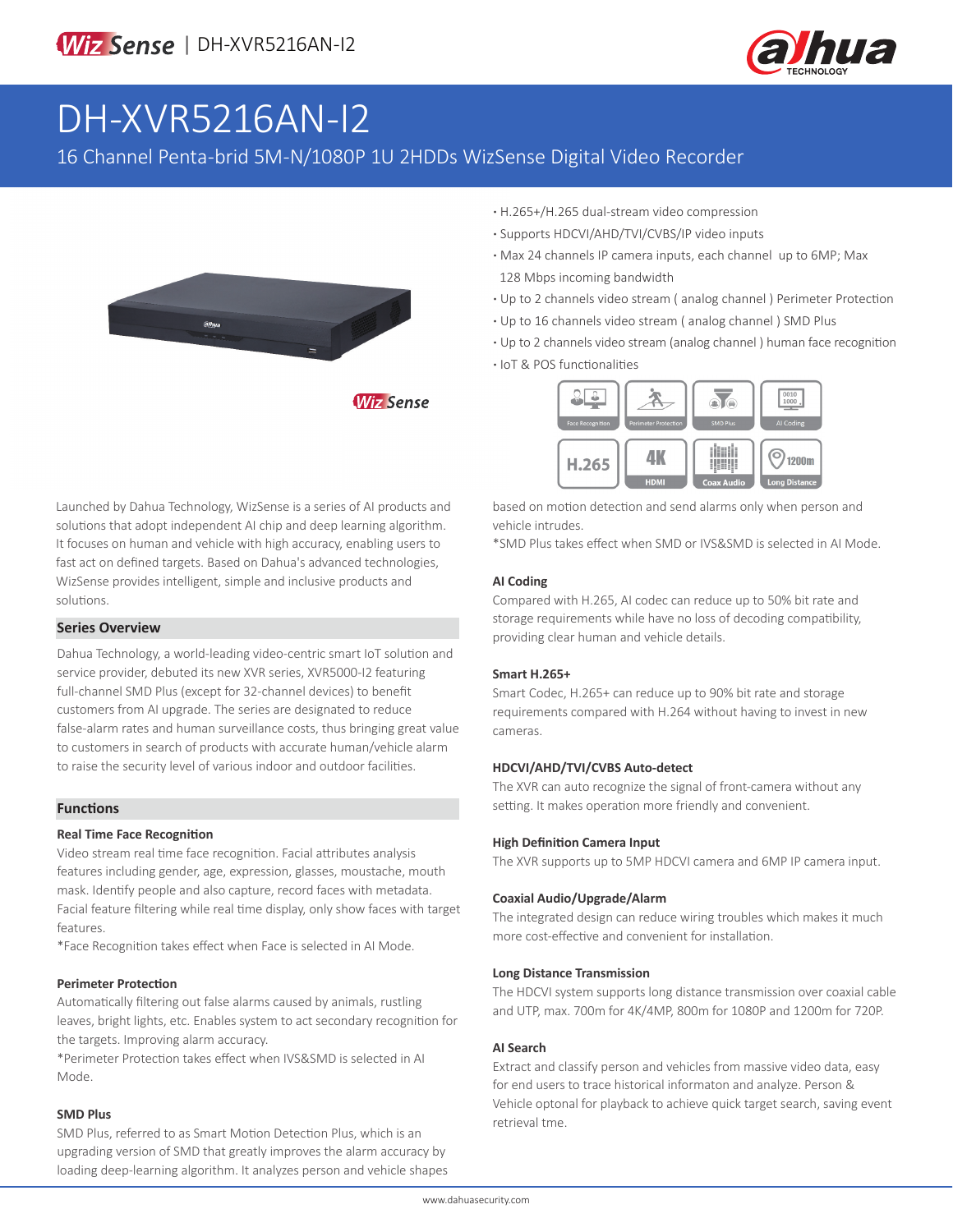## Wiz Sense | DH-XVR5216AN-I2

#### **Technical Specification** System Main Processor Embedded Processor Operating System Embedded LINUX Perimeter Protection Performance 2 channels, 10 IVS for each channel Object classification Human/Vehicle secondary recognition for tripwire and intrusion AI Search Search by target classification (Human, Vehicle) Face Recognition Performance Max 12 face pictures/sec processing 2 channels video stream face recognition, only support analog camera Stranger Mode Detect strangers' faces (not in device's face database). Similarity threshold can be set manually. AI Search Up to 8 target face images search at same time, similarity threshold can be set for each target face image. Database Management Up to 10 face databases with 10,000 face images in total. Name, gender, birthday, address, certificate type, cerificate No., countries&regions and state can be added to each face picture. Database Application Each database can be applied to video channels independently . Trigger Events<br>Alarm Out, BTZ Astivation ata Alarm Out, PTZ Activation, etc. SMD Plus Performance 16 channels AI Search Search by target classification (Human, Vehicle) Video and Audio Analog Camera Input 16 channels, BNC HDCVI Camera Input 5MP, 4MP, 1080P@25/30fps, 720P@50/60fps, 720P@25/30fps AHD Camera Input 5MP, 4MP, 1080P@25/30, 720P@25/30fps TVI Camera Input 5MP, 4MP, 1080P@25/30, 720P@25/30fps CVBS Camera Input PAL/NTSC IP Camera Input 16+8 channels, each channel up to 6MP Audio In/Out 1/1, RCA Two-way Talk Reuse audio in/out, RCA Recording Compression AI Coding/H.265+/H.265/H.264+/H.264 Resolution 5M-N, 4M-N, 1080P, 1080N, 720P, 960H, D1, CIF Record Rate Main stream: All channel 5M-N (1fps–10fps); 4M-N/1080P (1fps–15fps); 1080N/720P/960H/ D1/CIF (1fps–25/30fps) Sub stream: D1/CIF (1fps–15fps) Bit Rate 32 Kbps–6144 Kbps Per Channel Record Mode Manual, Schedule (General, Continuous), MD (Video detection: Motion Detection, Video Loss, Tampering), Alarm, Stop  $1 - 60$  min (default: 60 min), Pre-record: 1 s-30 s, Post-<br> $200 - 300$  s record: 10 s–300 s

| Audio Compression                  | G.711A, G.711U, PCM                                                                                                                                                                                      |  |  |
|------------------------------------|----------------------------------------------------------------------------------------------------------------------------------------------------------------------------------------------------------|--|--|
| Audio Sample Rate                  | 8 KHz, 16 bit Per Channel                                                                                                                                                                                |  |  |
| Audio Bit Rate                     | 64 Kbps Per Channel                                                                                                                                                                                      |  |  |
| Display                            |                                                                                                                                                                                                          |  |  |
| Interface                          | 1 HDMI, 1 VGA                                                                                                                                                                                            |  |  |
| Resolution                         | VGA: 1920 × 1080, 1280 × 1024, 1280 × 720<br>HDMI: 3840 × 2160, 1920 × 1080, 1280 × 1024, 1280 ×<br>720                                                                                                  |  |  |
|                                    | It changes to 1920 × 1080, 1280 × 1024, 1280 × 720<br>when Face or IVS&SMD is selected in AI Mode.                                                                                                       |  |  |
| Multi-screen Display               | When IP extension mode not enabled: 1/4/8/9/16<br>When IP extension mode enabled: 1/4/8/9/16/25                                                                                                          |  |  |
| <b>OSD</b>                         | Camera title, Time, Video loss, Camera lock, Motion<br>detection, Recording                                                                                                                              |  |  |
| Network                            |                                                                                                                                                                                                          |  |  |
| Interface                          | 1 RJ-45 Port (1000 MB)                                                                                                                                                                                   |  |  |
| Network Function                   | HTTP, HTTPS, TCP/IP, IPv4/IPv6, Wi-Fi, 3G/4G, SNMP,<br>UPnP, RTSP, UDP, SMTP, NTP, DHCP, DNS, IP Filter,<br>PPPoE, DDNS, FTP, Alarm Server, P2P, IP Search (Supports<br>Dahua IP camera, DVR, NVS, etc.) |  |  |
| Max. User Access                   | 128 users                                                                                                                                                                                                |  |  |
| Smart Phone                        | iPhone, iPad, Android                                                                                                                                                                                    |  |  |
| Interoperability                   | ONVIF 16.12, CGI Conformant                                                                                                                                                                              |  |  |
| Video Detection and Alarm          |                                                                                                                                                                                                          |  |  |
| <b>Trigger Events</b>              | Recording, PTZ, Tour, Video Push, Email, FTP, Snapshot,<br>Buzzer and Screen Tips                                                                                                                        |  |  |
| Video Detection                    | Motion Detection, MD Zones: 396 (22 × 18), Video Loss,<br>Tampering and Diagnosis                                                                                                                        |  |  |
| Alarm input                        | N/A                                                                                                                                                                                                      |  |  |
| Relay Output                       | N/A                                                                                                                                                                                                      |  |  |
| Playback and Backup                |                                                                                                                                                                                                          |  |  |
| Playback                           | 1/4/9/16<br>It changes to 1/4/9 split when Face or IVS&SMD is<br>selected in Al Mode.                                                                                                                    |  |  |
| Search Mode                        | Time /Date, Alarm, MD and Exact Search (accurate to<br>second)                                                                                                                                           |  |  |
| Playback Function                  | Play, Pause, Stop, Rewind, Fast play, Slow Play, Next<br>File, Previous File, Next Camera, Previous Camera, Full<br>Screen, Repeat, Shuffle, Backup Selection, Digital Zoom                              |  |  |
| Backup Mode                        | USB Device/Network                                                                                                                                                                                       |  |  |
| Storage                            |                                                                                                                                                                                                          |  |  |
| Internal HDD                       | 2 SATA Ports, up to 10TB capacity for each disk                                                                                                                                                          |  |  |
| eSATA                              | N/A                                                                                                                                                                                                      |  |  |
| Auxiliary Interface                |                                                                                                                                                                                                          |  |  |
| <b>USB</b>                         | 2 USB Ports (1 USB 2.0, 1 USB 3.0)                                                                                                                                                                       |  |  |
| <b>RS485</b>                       | 1 Port, for PTZ Control                                                                                                                                                                                  |  |  |
| <b>RS232</b>                       | N/A                                                                                                                                                                                                      |  |  |
| Electrical                         |                                                                                                                                                                                                          |  |  |
| Power Supply                       | DC 12V/4A                                                                                                                                                                                                |  |  |
| Power Consumption<br>(Without HDD) | <12W                                                                                                                                                                                                     |  |  |